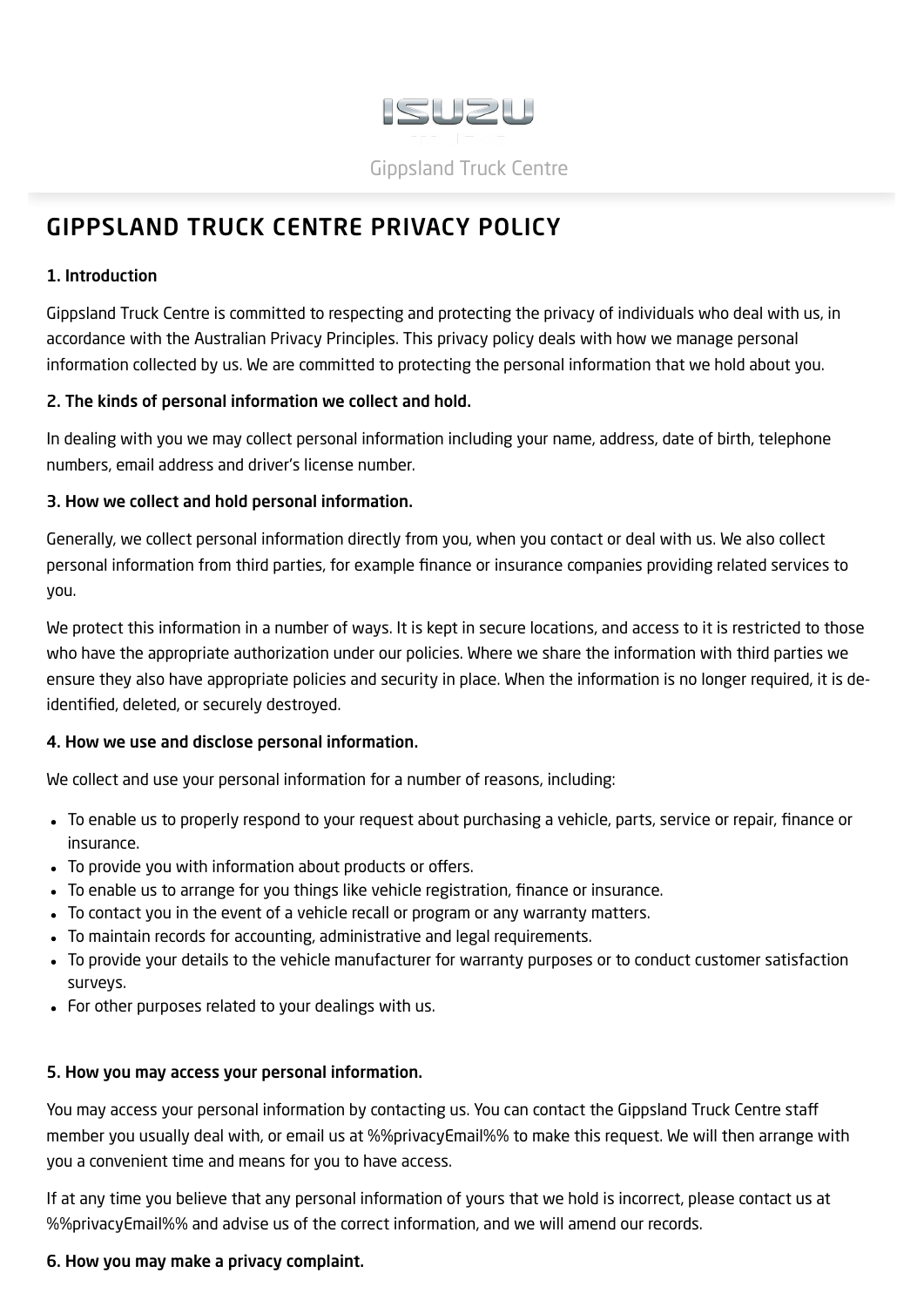complaint and respond to you with our findings and our proposed action, within 30 days. In the event you are dissatisfied with the outcome of the complaint of the investigation, you may refer your complaint to the Office of the Australian Information Commissioner.

## 7. Transfer of personal information overseas.

Gippsland Truck Centre may disclose personal information (including credit information) to overseas recipients in order to provide their products and/ or services and for administrative or other management purposes.

Our business is affiliated with other businesses located overseas, such as vehicle manufacturers and original equipment manufacturers. In the course of doing business with you, we are likely to disclose some of your personal information to overseas recipients. However, we will only do so where:

- it is necessary to complete the transaction you have entered into; and
- you have provided consent; or
- we believe on reasonable grounds that the overseas recipient is required to deal with your personal information by enforceable laws which are similar to the requirements under the APPs; or
- it is otherwise permitted by law.

While it is not practicable to list every country in which such recipients may be located, recipients of such disclosures is likely to include countries where the parent company of our franchises exist, such as Japan and Germany.

#### 8. Changes to our policy

This Privacy Policy was updated in March 2014. We may update it from time to time at our discretion.

Our Contact details are:

Gippsland Truck Centre Address: 180 Princess Highway, Bairnsdale, VIC 3875 Phone: (03) 5152 1616

#### 9. Links to Other Sites

This site contains links to other Websites. We are not responsible for the Privacy Policies of other sites.

[Back](#page-0-0) To Top

| <b>TRUCK RANGE</b> | <b>BUYING</b>             |
|--------------------|---------------------------|
| N Series           | Finance                   |
| <b>F</b> Series    | <b>Finance Calculator</b> |
| <b>FX Series</b>   | Fleet                     |
| <b>FY Series</b>   | Request a Brochure        |
| Giga Series        | Request a Quote           |

# APPLICATIONS

[Tippers](https://www.gippslandtruckcentreisuzu.com.au/2019isuzutrucks/new-categories/tippers/)